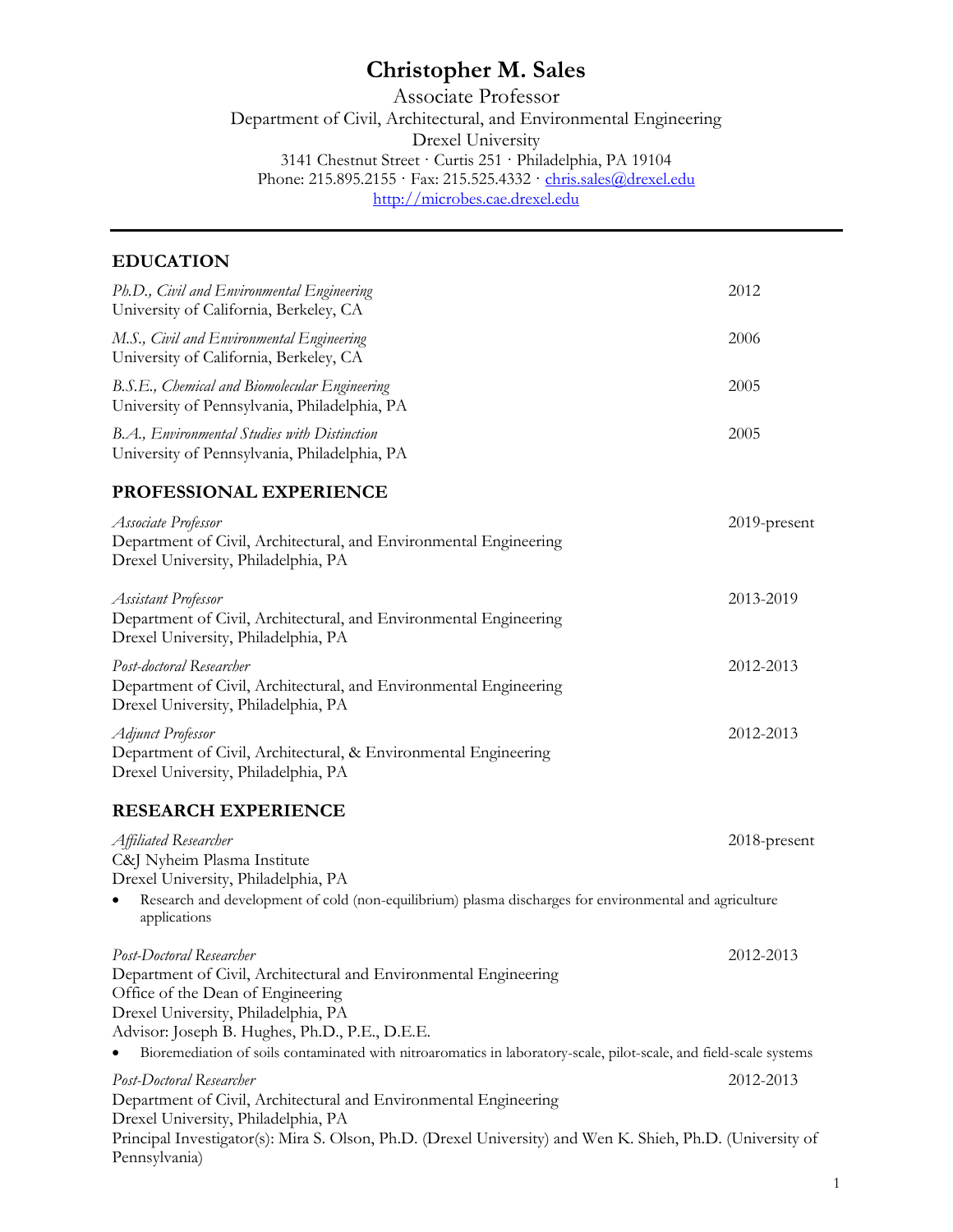| Design and evaluation of combined microalgae and bacterial systems for treatment of wastewaters and production<br>$\bullet$<br>of commodities and bioenergy        |           |
|--------------------------------------------------------------------------------------------------------------------------------------------------------------------|-----------|
| Doctoral Researcher                                                                                                                                                | 2006-2012 |
| Department of Civil and Environmental Engineering                                                                                                                  |           |
| University of California, Berkeley, CA                                                                                                                             |           |
| Advisor: Lisa Alvarez-Cohen, Ph.D.                                                                                                                                 |           |
| Functional genomics analysis of the 1,4-dioxane degrading bacterial strain Pseudonocardia dioxanvorans strain<br>$\bullet$<br>CB1190.                              |           |
| Comparative genomics of the family Pseudonocardiaceae.<br>٠                                                                                                        |           |
| Molecular biology and microbiology studies of bacterial biodegradation of the emerging water contaminants,<br>$\bullet$<br>1,4-dioxane and N-nitrosodimethylamine. |           |
| Affiliated Researcher                                                                                                                                              | 2010-2012 |
| <b>Earth Sciences Division</b>                                                                                                                                     |           |
| Lawrence Berkeley National Laboratory, Berkeley, CA                                                                                                                |           |
| Collaborator: Gary Andersen, Ph.D.                                                                                                                                 |           |
| Microarray transcriptomics of Pseudonocardia dioxanivorans strain CB1190                                                                                           |           |
| Visiting Researcher                                                                                                                                                | 2006      |
| Department of Microbiology and Immunology                                                                                                                          |           |
| University of British Columbia, Vancouver, Canada.                                                                                                                 |           |
| Collaborators: William Mohn, Ph.D. and Lindsay Eltis, Ph.D.                                                                                                        |           |
| Functional genomics analysis of propane-induced biodegradation of N-nitrosodimethylamine by Rhodococcus<br>jostii RHA1.                                            |           |
| Research Assistant                                                                                                                                                 | 2002-2005 |
| Department of Chemical and Biomolecular Engineering<br>University of Pennsylvania, Philadelphia, PA                                                                |           |

Advisor: Wen K. Shieh

• Designed and evaluated the performance of novel bioreactor systems for wastewater treatment and continuous fermentation

# **HONORS AND AWARDS**

1. Spring 2018 Teaching and Learning Conference Travel Award. April 2018. \$1,000 Award.

*\*Used for travel costs to attend and present at 125th American Society of Engineering Education (ASEE) Annual Conference & Exposition in Salt Lake City, UT, June 24-27, 2018.*

- 2. 2017 Outstanding Alumnus of the University of Pennsylvania Chemical and Biomolecular Engineering Department. American Institute of Chemical Engineers – Delaware Valley Section. April 2017.
- 3. Harry C. Bartels, Endowed Faculty Engineering Development Fund, 2014. Drexel University. \$20,000 Award.
- 4. International Travel Award. July 2014. Office of International Programs, Drexel University. \$500 Award.

*\*Used for travel costs to attend and present at the 15th International Symposium on Microbial Ecology (ISME-15) in Seoul, South Korea, August 24-28, 2014.*

5. Appreciation Award from The Greater Philadelphia Region NSF Louis Stokes Alliance for Minority Participation (LSAMP), November 16, 2013. "For dedication, continuous inspiration, and outstanding contribution to science and engineering students."

# **PEER-REVIEWED PUBLICATIONS**

- 1. Ebrahimi, F., Lewis, A. **Sales, C.M.**, Suri, R., and E.R. McKenzie. 2020. Linking PFAS parititoning behavior in sewage sludge to solution chemistry and treatment processes. (*in review*)
- 2. Nan, Y.\*, Price, J.R\*., Wang, Y., Cheng, M. Keshani Langroodi, S., Woloszynek, S., Rosen, G.L., Yuan, L., and **C.M. Sales**. 2020. Evidence of predation and parasitism affecting EBPR performance through microbial community instability. (*in review*)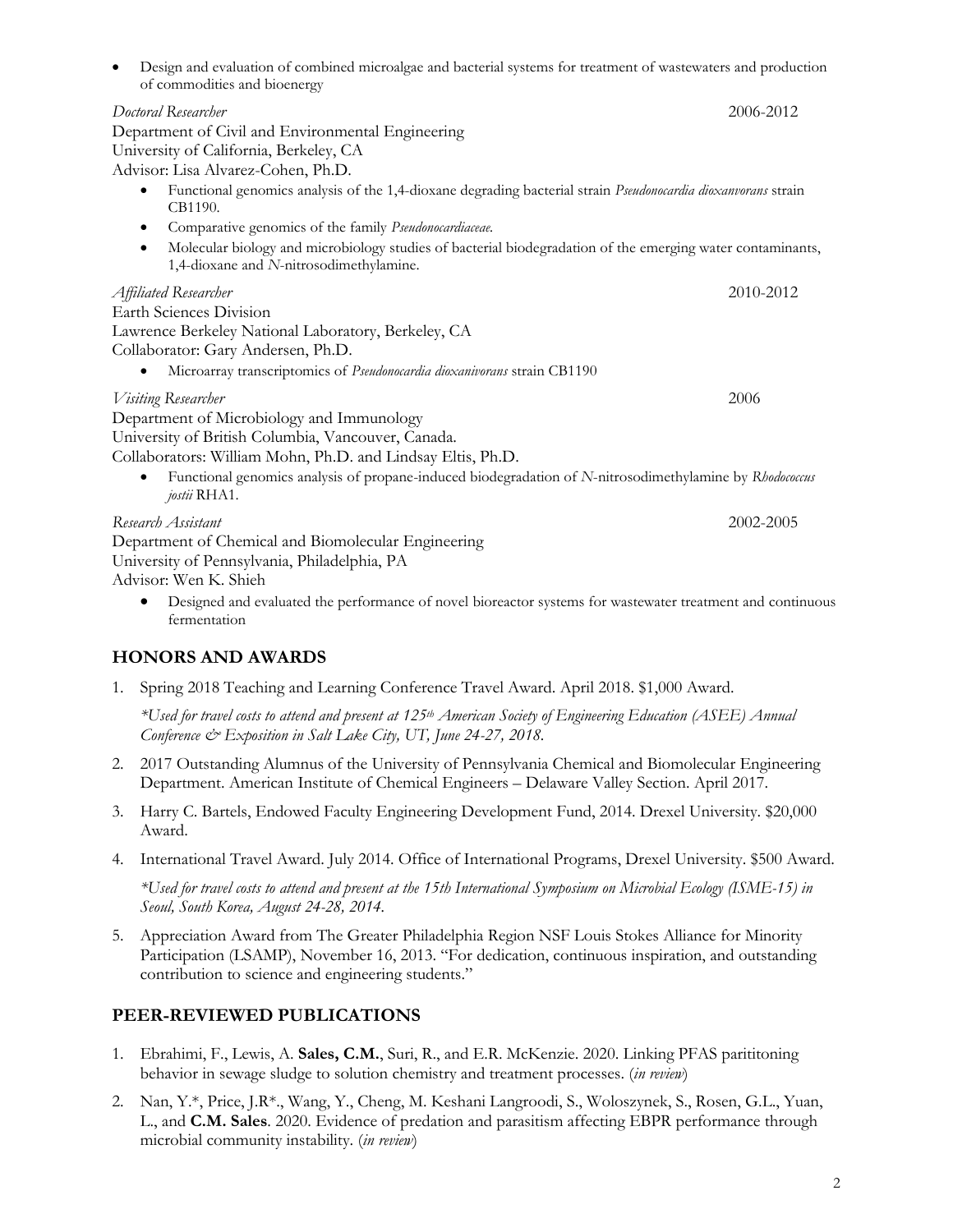*\*Both authors contributed equally to this manuscript.*

- 3. Price, J.R. and **C.M. Sales**. 2020. Quantifying the influence of nutrient loading and availability on microbial community dynamics and subsequent kinetic behavior. (*in review*)
- 4. Bradley, T.C., Haas, C.N., and C.M. Sales. 2020. Nitrification in Premise Plumbing: A Review. *Water*. (accepted).
- 5. Minerovic, A.D., Potapova, M.G., **Sales, C.M.**, Price, J.R., and M.D. Enache. 2020. 18S-V9 DNA metabarcoding detects the effect of water-quality impairment on stream biofilm eukaryotic assemblages. *Ecological Indicators.* 113:106225.
- 6. Lewis, A., Joyce, T\*., Hadaya, M., Ebrahimi, F., Dragiev, I.\*, Giardetti, N.\*, Yang, J.\*, Fridman, G., Rabinovich, A., Fridman, A.A. McKenzie, E.R., and **C.M. Sales.** 2020. Rapid degradation of PFAS in aqueous solutions by revere vortex flow gliding arc plasma. *Environ. Sci.: Water Res. Technol.* DOI*:*  10.1039/C9EW01050E.

*\*Undergraduate student authors.*

7. Ksara, M.\*, Newkirk, R.\*, Keshani Langroodi, S., Althoey, F., **Sales, C.M.**, Schauer, C.L., and Y. Farnam. 2019. Microbial Damage Mitigation Strategy in Cementitious Materials Exposed to Calcium Chloride. *Constr. Build Mater.* 195:1-9*.*

*\*Undergraduate student authors.*

- 8. Price, J.R., Ledford, S.H., Ryan, M.O., Toran, L., and **C.M. Sales**. 2018. Wastewater treatment plant effluent introduces recoverable shifts in microbial community composition in receiving streams. *Sci. Total Environ*. 613-614:1104-1116.
- 9. Sniffen, K.D., **Sales, C.M.**, and M.S. Olson. 2018. The fate of nitrogen through algal treatment of landfill leachate. *Algal Res.* 30:50-58.
- 10. Sniffen, K.D., Price, J.R., **Sales, C.M.**, and M.S. Olson. 2017. Influence of scale on biomass growth and nutrient removal in an algal-bacterial leachate treatment system. *Environ. Sci. Technol.* 51(22):13344-13352.
- 11. Sniffen, K.D., **Sales, C.M.**, and M.S. Olson. 2017 Comparison of Scale in a Photosynthetic Reactor System for Algal Remediation of Wastewater. *J. Vis. Exp.* e55256-e55256.
- 12. Nayak, S., O'Donnell\*, S.-E., **Sales, C.M.**, and R.V. Tikekar. 2016. Fructose accelerates UV-C induced photochemical degradation of pentachlorophenol in low and high salinity water. *J. Agric. Food Chem.* 64(21):4214-4219.

*\*Undergraduate student authors.*

- 13. Price, J.R., Keshani Langroodi, S., Lan, Y., Becker, J.M., Shieh, W.K., Rosen., G.L., and **C.M. Sales**. 2016. Untangling the microbial ecosystem and kinetics in a nitrogen removing photosynthetic high density bioreactor. *Environ. Sci.: Water Res. Technol.* DOI: 10.1039/c6ew00078a.
- 14. Nayak, S., **Sales, C.M.**, Muniz, J., and R.V. Tikekar. 2016. Fructose as a novel photosensitizer: Characterization of reactive oxygen species and an application in degradation of diuron and chlorpyrifos. *Chemosphere*. 144:1690-1697.
- 15. Sniffen, K.D., **Sales, C.M.**, and M.S. Olson. 2016. Nitrogen removal from raw landfill leachate by an algae-bacteria consortium. *Water Sci. Technol*. DOI: 10.2166/wst.2015.499
- 16. Price, J.R., Shieh, W.K., and **CM. Sales**. 2015. A novel bioreactor for high density cultivation of diverse microbial communities. *J. Vis. Exp*. 106:e53443.
- 17. **Sales, C.M.** and P.K.H. Lee. 2015. Resource recovery from wastewater: application of meta-omics to phosphorus and carbon management. *Curr. Opin. Biotechnol.* 26(33):260-267.
- 18. Ramanathan, G., **Sales, C.M.**, and W. K. Shieh. 2014. Simultaneous autotrophic denitrification and nitrification in a low-oxygen reaction environment. *Water Sci. Technol.* doi:10.2166/wst.2014.292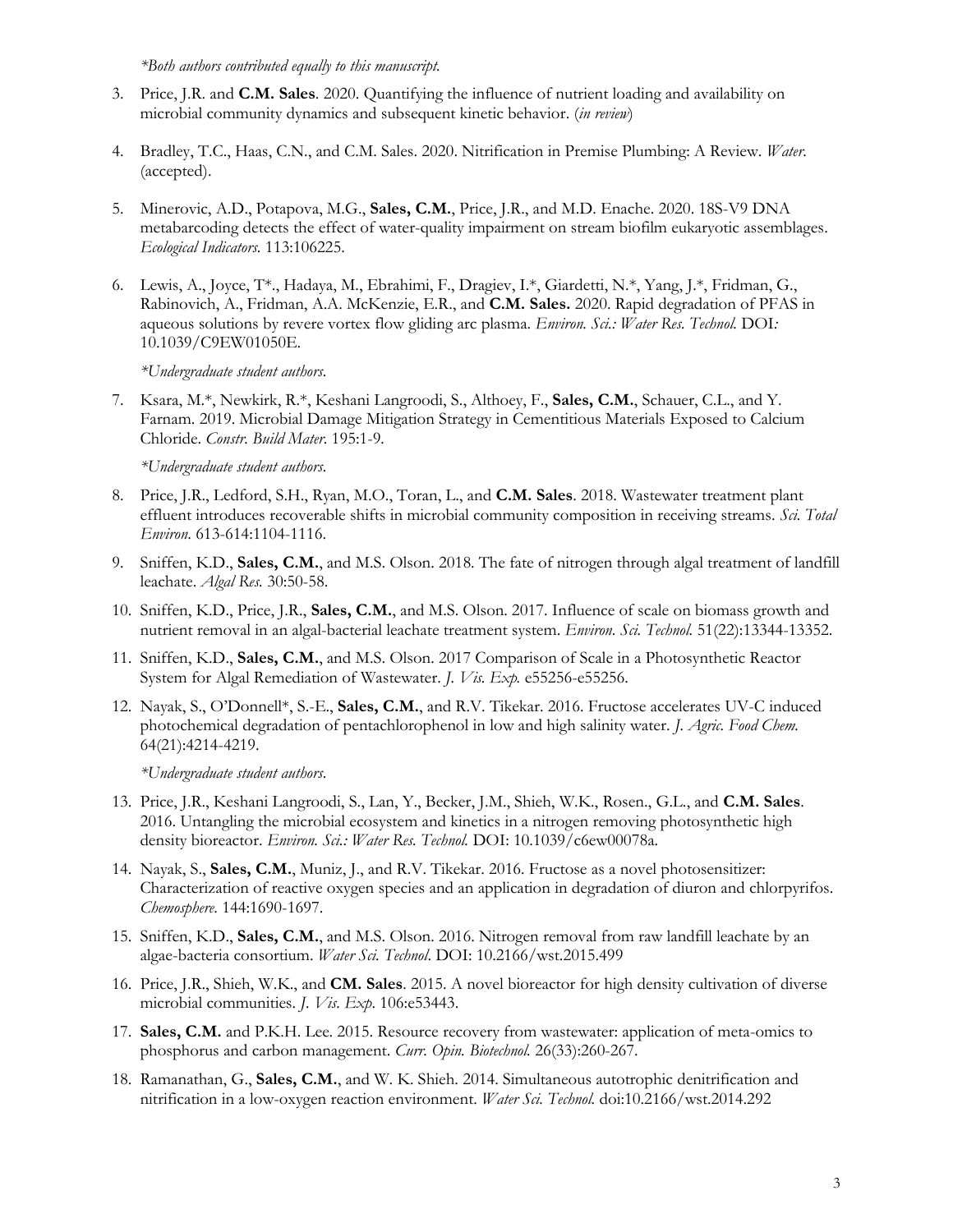- 19. **Sales, C.M.**, Grostern, A., Parales, J.V., Parales, R.E., and L. Alvarez-Cohen. 2013. Oxidation of the cyclic ethers 1,4-dioxane and tetrahydrofuran by a monooxygenase in two *Pseudonocardia* species. *Appl. Environ. Microbiol.* 79(24):7702-7708.
- 20. Gedalanga, P., Kotay, S.M, **Sales, C.M.**, Butler, C.S., Goel, R., and Mahendra, S. 2013. Novel applications of molecular biological and microscopic tools in environmental engineering. *Water Environ. Res.* 85(10):917-950.
- 21. Grostern, A., **Sales, C.M.**, Zhuang, W.Q., Erbilgin, O., Parales, R.E., and L. Alvarez-Cohen. 2012. Glyoxylate metabolism is a key feature of the metabolic degradation of 1,4-dioxane by *Pseudonocardia dioxanivorans* strain CB1190. *Appl. Environ. Microbiol*. 78:3298-3308.
- 22. **Sales, C.M.**, Mahendra, S., Grostern, A., Parales, R.E., Goodwin, L., Woyke, T., Nolan, M., Lapidus, A., Chertkov, O., Ovchinnikova, G., Szcyrba, A., and L. Alvarez-Cohen. 2011. Genome sequence of 1,4 dioxane degrading *Pseudonocardia dioxanivorans* strain CB1190. *J. Bacteriol.* 193:4459-4550.
- 23. Sharp, J.O.\*, **Sales, C.M.\*** and L. Alvarez-Cohen. 2010. Functional characterization of propaneenhanced *N*-nitrosodimethylamine degradation by two actinomycetales. *Biotechnol. Bioeng.* 107(6):924-932.

*\*Both authors contributed equally to this manuscript.*

- 24. Sharp J.O., **Sales C.M.**, LeBlanc J.C., Liu J., Wood T.K., Eltis L.D., Mohn W.W., and L. Alvarez-Cohen. 2007. An inducible propane monooxygenase is responsible for n-nitrosodimethylamine degradation by *Rhodococcus* sp. Strain RHA1. *Appl. Environ. Microbiol.* 73:6930-6938.
- 25. **Sales C.M** and W.K. Shieh. 2006. Performance of an aerobic/anaerobic hybrid bioreactor under nitrogen deficient and low F/M conditions. *Water Research* 40(7):1442-1448.

#### **REFEREED CONFERENCE PROCEEDINGS**

- 26. Christe, D., Bhatt, J., **Sales, C.M.**, and Y. Farnam. 2018. Empowering Underrepresented Groups to Excel in STEM Through Research Sprints. 125<sup>th</sup> American Society of Engineering Education (ASEE) Annual Conference & Exposition. Salt Lake City, UT.
- 27. Ksara M., Keshani Langroodi, S., Mayerberger, E., Althoey, F., **Sales, C.M.**, Schauer, C., and Y. Farnam. 2017. Evaluating the Potential Use of Alginate to Enable Microbial Self- Healing in Concrete. 6th Int. Conf. Self-Healing Mater., Friedrichshafen, Germany. 1–5.
- 28. Muth, D., Rodriguez, E., **Sales, C.M.**, Retallick, W.B., and S.W. Churchill. 2005. An Economic and Thermodynamic Evaluation of the Conversion of Natural Gas to Liquid Fuels Using an Ion-Transport Membrane. Proceedings of the 2005 AIChE Annual Meeting. Cincinnati, OH.

#### **PRE-PRINT PUBLICATIONS**

29. Price, J. R. Woloszynek, S., Rosen, G. L., and C.M. Sales. 2018 \theseus - An R package for the analysis and visualization of microbial community data. *bioRxiv*, doi:10.1101/295675.

#### **ORAL PRESENTATIONS**

- 1. **Sales, C.M.** 2019. Development of non-thermal plasma applications to the removal of perfluoroalkyl substances (PFASs) from water. 104th Annual Conference of the New Jersey Water Environment Association (NJWEA). Atlantic City, NJ.
- 2. Price, J.R. and **C.M. Sales**. 2019. Predation, Parasitism, and Performance within EBPRs. 257th National Meeting and Exposition of the American-Chemical-Society (ACS) – Chemistry for New Frontiers. Orlando, FL.
- 3. **Sales, C.M**., Fridman, A., Rabinovich, A., Fridman, G., Lewis, A.J., Hammouri, R., Hadaya, M., Dragiev, I., Joyce, T., and E.R. McKenzie. 2019. Investigating the application of non-equilibrium cold plasma technologies for the degradation of poly- and perfluoroalkyl substances in aqueous solutions. 257th National Meeting and Exposition of the American-Chemical-Society (ACS) – Chemistry for New Frontiers. Orlando, FL.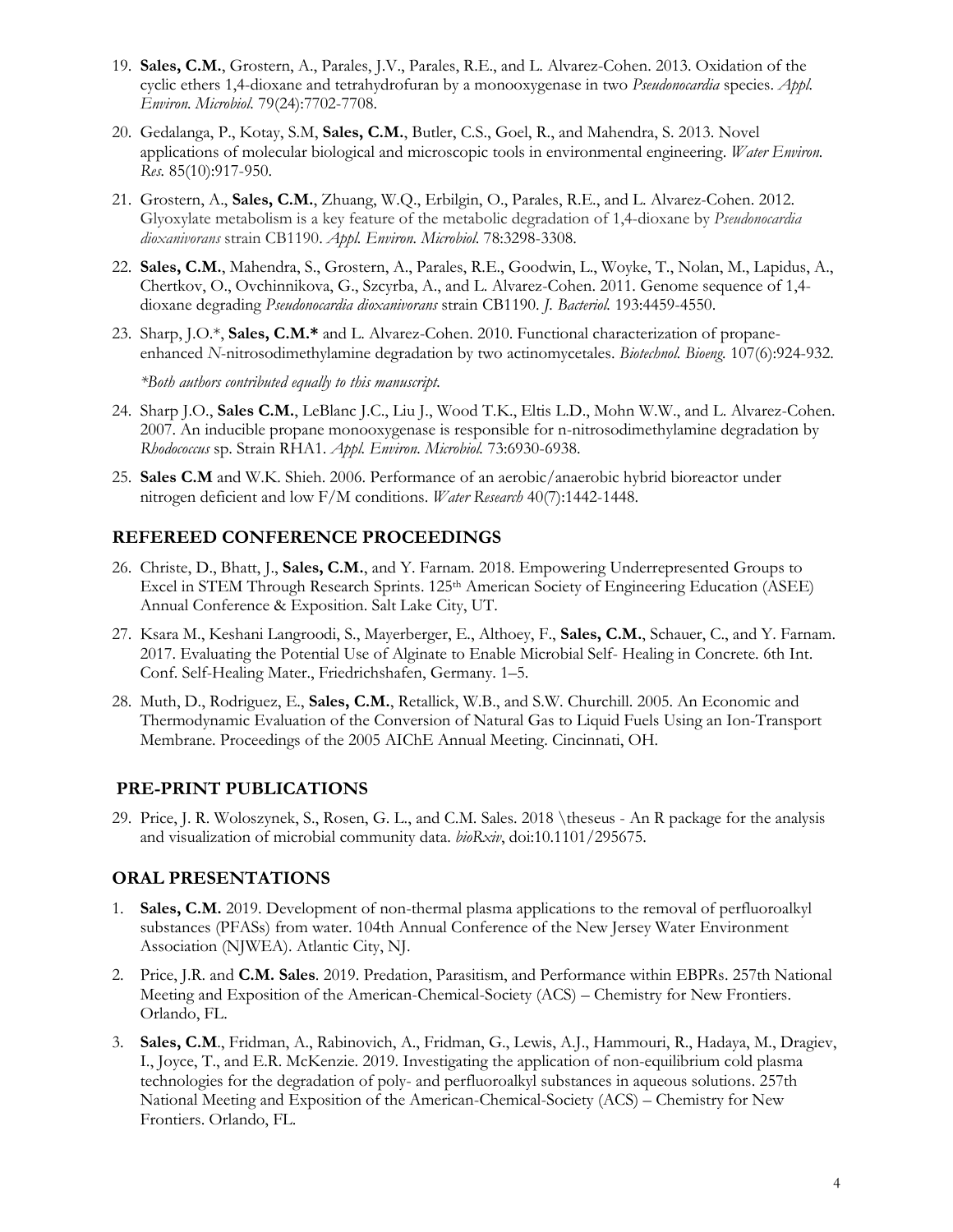- 4. Price, J.R. and **C.M. Sales**. 2018. Examining nutrient uptake and transformation within photosynthetic microbial communities using a high density bioreactor. 255th National Meeting and Exposition of the American-Chemical-Society (ACS) - Nexus of Food, Energy, and Water. New Orleans, LA.
- 5. Minerovic, A.D., Potapova. M., Price, J.R., and **C.M. Sales**. 2018. Molecular and morphological characterization of microbial eukaryote diversity and community structure for stream biomonitoring in New Jersey, USA. 2018 International Diatom Symposium. Berlin, Germany.
- 6. Minerovic, A.D., Potapova. M., Price, J.R., and **C.M. Sales**. 2018. Molecular and morphological characterization of microbial eukaryote diversity and community structure for stream biomonitoring in New Jersey, USA. 2018 Phycological Society of America/International Society of Protistologists Annual Meeting. Vancouver, BC, Canada.
- 7. **Sales, C.M.** 2017. Development and Use of Molecular Tools for Microbial Source Tracking and Water Quality Characterization: Project Update. Delaware Watershed Research Conference. Philadelphia, PA.
- 8. Price, J.R., Ryan. M.O., Ledford, S.H., Toran, L. and **C.M. Sales**. 2017. The Impact of Wastewater Treatment Plant Effluent on the Composition of Microbial Communities Within Receiving Streams. Delaware Watershed Research Conference. Philadelphia, PA.
- 9. **Sales, C.M.** 2017. Sales Laboratory Microbes at the nexus of food, energy, and water. AWWA NJ Innovative Water Treatment Technologies and Emerging Research Meeting. New Jersey Institute of Technology. Newark, NJ.
- 10. **Sales, C.M.**. 2017. Tools for molecular ecology: Peering into the microbial world of engineered and natural systems. Philadelphia Symposium on Cross-Disciplinary Analytical Approaches. Temple University. Philadelphia, PA.
- 11. Ledford, S.H., Price, Jacob R., Ryan, M., Perez, L.B., **Sales, C.M.**, and L. Toran. 2016. Using a multiparameter biogeological approach to track the impact of treated sewage discharge on urban streams. *Abstracts with Programs*. 48(7). Denver, CO, USA. Geological Society of America. doi:10.1130/abs/2016AM-286553.
- 12. **Sales, C.M.** 2015. Application of Functional and Genome-Resolved Metagenomics to Environmental Remediation Systems. Civil and Environmental Engineering Friday Noon Seminar Series at Temple University. Philadelphia, PA.
- 13. **Sales, C.M.** 2015. Mighty Environmental Microbes: Harnessing Their Powers to Protect Our Water Resources. American Water Resources Association – Philadelphia Metro Area Section Seminar Series. Philadelphia, PA.
- 14. **Sales, C.M..** 2015. Application of Functional and Genome-Resolved Metagenomics to Environmental Remediation and Biotechnology Systems. Microbiology and Biochemistry Seminar Series at Rutgers University. New Brunswick, NJ.
- 15. Price, J.R. and **C.M. Sales**. 2015. Microalgae: Harnessing Diverse Metabolisms for Environmental Remediation and Waste Stream Treatment. 2015 Annual Meeting of the Phycological Society of America. Philadelphia, PA.
- 16. **Sales, C.M.** 2015. Functional Genomics of the Biodegradation of the Emerging Contaminant 1,4- Dioxane. Annual Meeting and Exhibition for the Society of Industrial Microbiology. Philadelphia, PA.
- 17. **V** 2015 Mighty Environmental Microbes: Harnessing Their Powers for Treatment of Human Waste and Remediation of Pollution. Tapping Our Watershed Seminar Series. Delaware River Watershed Institute. The Academy of Natural Sciences of Drexel University. Philadelphia, PA.
- 18. **Sales. C.M.** 2014. Application of Functional Genomics to Advance the Biodegradation of Emerging Contaminants. Invited Seminar at the School of Energy and Environment at the City University of Hong Kong, HK.
- 19. **Sales, C.M.** 2014. Next Generation Molecular Biology Methods for Advancing the Activated Sludge Process. Contributed talk for the workshop celebrating "100th Years of the Activated Sludge Process" at the 99th Annual Conference of the New Jersey Water Environment Association (NJWEA). Atlantic City, NJ.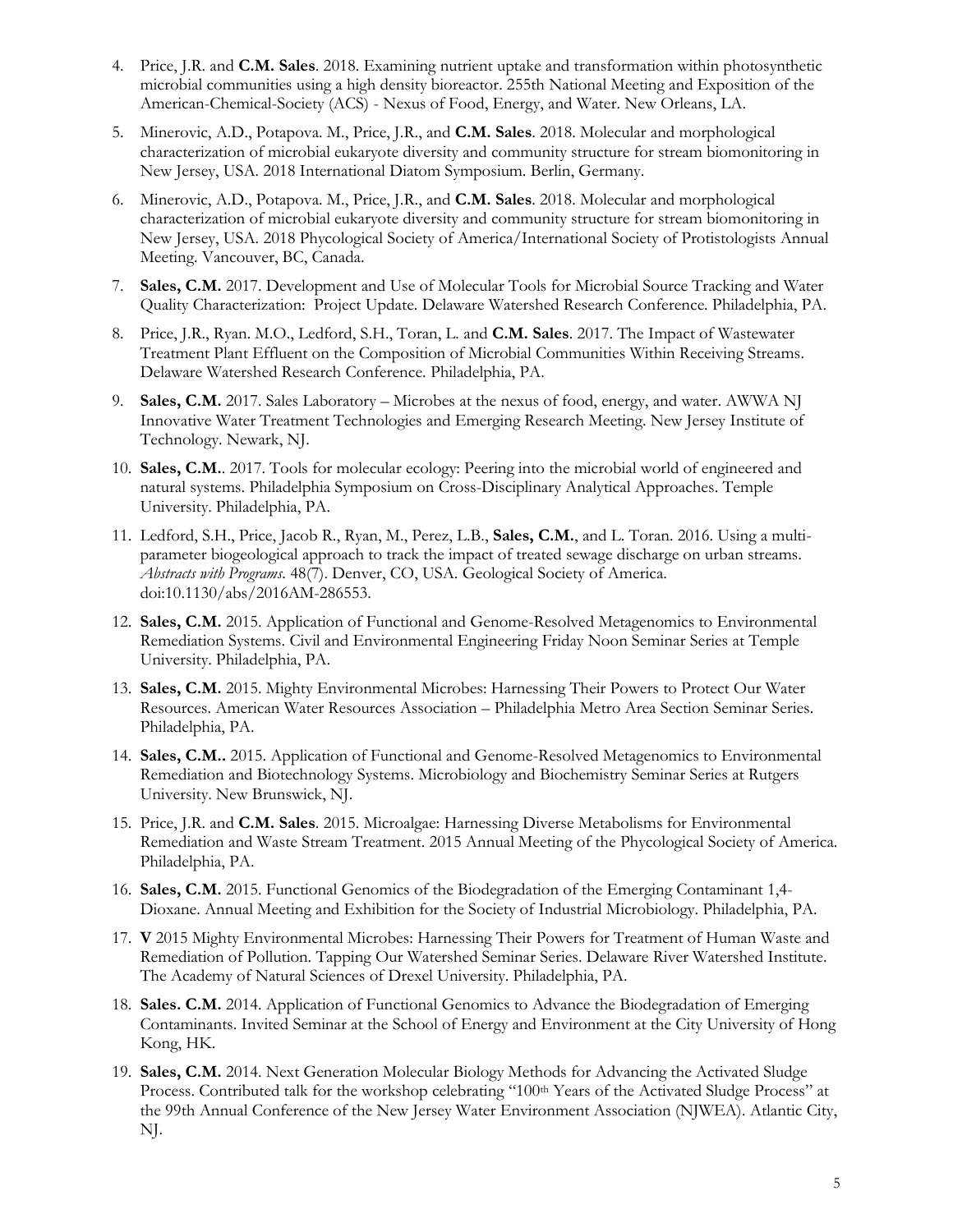- 20. **Sales, C.M.** 2012. Enhancing biodegradation with OMICS: the story of the emerging water contaminants, 1,4-dioxane and N-nitrosodimethylamine (NDMA). Environmental Engineering Seminar Series, Department of Civil, Architectural, and Environmental Engineering, Drexel University. Philadelphia, PA.
- 21. **Sales, C.M.** 2012. Utilizing "OMICS" to Enhance Biodegradation: A New Guiding Light for Bioremediation Research. Environmental Engineering Seminar Series, Department of Civil and Environmental Engineering, University of California, Los Angeles, CA.
- 22. **Sales, C.M**. 2007. *N*-nitrosodimethylamine (NDMA), Oxygenases and Bioremediation. Water Quality Seminar Series, Department of Civil and Environmental Engineering, University of California, Berkeley, CA.

#### **POSTER PRESENTATIONS**

- 1. Lewis, A.J., Fridman, G., Fridman, A. Rabinovich, A., McKenzie, E.R., and **C.M. Sales**. 2019. Development of non-thermal plasma technologies for the treatment of poly- and perfluoroalkyl substances (PFASs) and other water contaminants. 2019 AEESP Research and Education Conference. Tempe, AZ.
- 2. Hammouri, R., Hadaya, M., Dragiev, I., Joyce, T., Fridman, A., Fridman, G., Rabinovich, A., McKenzie, E.R., and **C.M. Sales**. 2018. Application of non-thermal plasma technology for the removal of poly- and perfluorinated substances from investigation derived wastes. SERDP & ESTCP Symposium 2018. Washington, D.C.
- 3. **Sales, C.M**., Fridman, G., Rabinovich, A., McKenzie, E.R., and A. Fridman. 2018. Development of nonthermal plasma applications to the treatment of poly- and perfluoroalkyl substances (PFASs), an emerging class of water contaminants. 7<sup>th</sup> International Conference on Plasma Medicine (ICPM-7). Philadelphia, PA.
- 4. Price, J.R., and **C.M. Sales**. 2017. Linking ecological aspects to photobioreactor operation and performance. 117<sup>th</sup> General Meetings of the American Society for Microbiology. New Orleans, LA.
- 5. Price, J.R. and **C.M. Sales.** 2016. Resolving the relationships between photobioreactor influent, microbial diversity and abundance, and reactor performance with a high density bioreactor. International Symposium on Microbial Ecology. Montreal, Canada.
- 6. Price, J.R., Shieh, W.K., and **C.M. Sales**. 2015. A Novel Photobioreactor for Studying Nitrogen Utilization and Transformation by a Mixed Community of Algae and Bacteria Grown at High Cell Densities. 2015 AEESP Research and Education Conference. New Haven, CT.
- 7. Sniffen, K.D., **Sales, C.M.**, and M.S. Olson. 2015. Simultaneous bio-remediation of leachate and production of algae for biofuel. 2015 AEESP Research and Education Conference. New Haven, CT.
- 8. Price, J.R., Shieh, W.K., and **C.M. Sales**. 2015. Nitrogen Removal Dynamics by a Photosynthetic Microbial Community Under High Cell Densities. 2015 Pennsylvania American Water Works Association Annual Conference. Hershey, PA. April 22, 2015.
- 9. Lan, Y., Stenuit, B., Rosen, G., Hughes, J., Alvarez-Cohen, L., and **C.M. Sales**. 2014. Effects of historical 2,4,6-trinitrotoluene (TNT) contamination and periodic mechanical tillage on soil microbial consortia and remediation activity. 15th International Symposium on Microbial Ecology. Seoul, South Korea.
- 10. Sniffen, K., **Sales, C.M.**, and Olson, M.S. 2013. Nutrient Removal from Leachate by Bioassimilation. EREF Regional Summit on Sustainable Solid Waste Practices & Research. Philadelphia, PA.
- 11. Grostern, A., **Sales, C.M.**, and L. Alvarez-Cohen. 2013. Cloning and heterologous functional expression of tetrahydrofuran monooxygenases from *Pseudonocardia* strains in *Rhodococcus jostii* RHA1. 113th General Meetings of the American Society for Microbiology. Denver, CO.
- 12. **Sales, C.M.**, Han, S.S., and J.B. Hughes. 2013. Biodegradation of dinitrotoluenes in historically contaminated soils without nutrient addition. 2013 RemTEC Summit 2013. Westminster, CO.
- 13. **Sales, C.M.**, Grostern, A., Mahendra, S., Parales, R.E., and L. Alvarez-Cohen. 2011. The genome sequence of *Pseudonocardia dioxanivorans* strain CB1190. 111<sup>th</sup> General Meeting of the American Society for Microbiology. New Orleans, LA.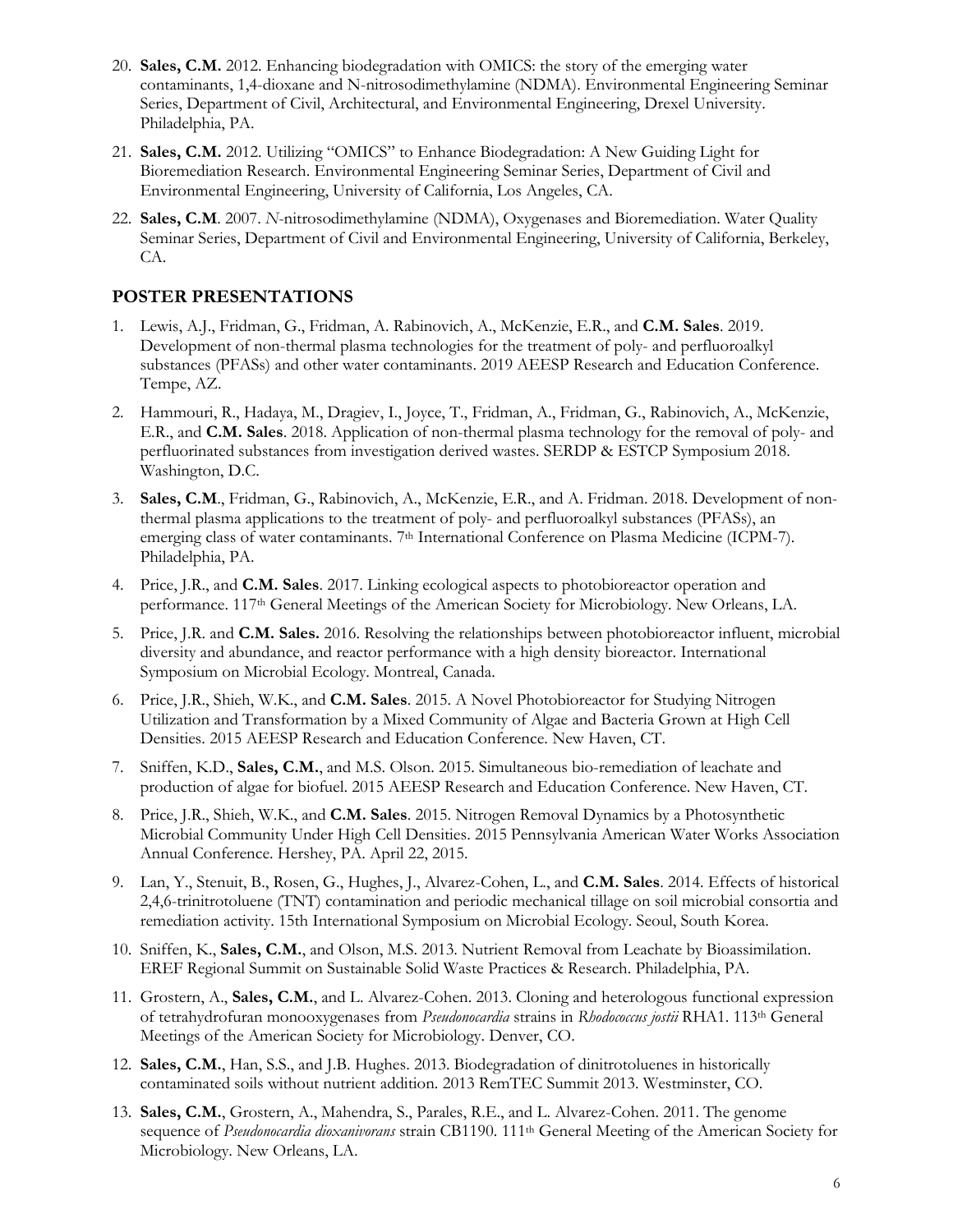- 14. Zhuang, W.Q., **Sales, C.M.**, Grostern, A., Feng, X.Y., Tang, Y.J., and L. Alvarez-Cohen. 2011. Demonstration of C2 compounds assimilation pathways in *Pseudonocardia dioxanivorans* CB1190 using 13C isotopic tracer analysis. 111<sup>th</sup> General Meeting of the American Society for Microbiology. New Orleans, LA.
- 15. Grostern, A., **Sales, C.M.**, Zhuang, W.Q., Erbilgin, O., Parales, R.E., Mahendra, S., and L. Alvarez-Cohen. 2011. Towards a genetic and biochemical understanding of bacterial 1,4-dioxane metabolism. 111th General Meeting of the American Society for Microbiology. New Orleans, LA.
- 16. Grostern, A., **Sales, C.M.**, Zhuang, W.Q., Mahendra, S., and L. Alvarez-Cohen. 2010. A genome-enabled investigation of 1,4-dioxane metabolism by *Pseudonocardia dioxanivorans* strain CB1190. 2010 Partners in Environmental Technology Symposium and Workshop, SERDP and ESTCP. Washington, D.C.
- 17. Grostern, A., **Sales, C.M.**, Mahendra, S., and L. Alvarez-Cohen. 2010. Genome assembly of the 1,4 dioxane degrading *Pseudonocardia dioxanivorans* strain CB1190. ISME-13 Symposium, Microbes – Stewards of a changing planet, International Society for Microbial Ecology. Seattle, WA.
- 18. **Sales, C.M.**, Grostern, A., Mahendra, S., and L. Alvarez-Cohen. 2010. Identification of monooxygenases involved in 1,4-dioxane biodegradation by *Pseudonocardia dioxanivorans* CB1190. 110th General Meeting of the American Society for Microbiology. San Diego, CA.
- 19. **Sales, C.M.**, Mahendra, S., Grostern, A., Parales, R.E., and L. Alvarez-Cohen. 2009. Genome sequencing of the 1,4-dioxane-utilizing bacterium *Pseudonocardia dioxanivorans* CB1190. 2009 Partners in Environmental Technology Symposium and Workshop, SERDP and ESTCP. Washington, D.C.

# **THESES**

**Sales, C.M.** 2012. Functional genomics of bacterial degradation of the emerging contaminants, 1,4-dioxane and *N*-nitrosodimethylamine (NDMA). University of California, Berkeley. Advisor: Alvarez-Cohen, L. Readers: Firestone, M.K. and Neslon, K.L.

**Sales, C.M**. 2005. Performance Study of a Novel, Aerobic/Anaerobic Hybrid Biological Reactor for Treatment of Wastewater. Environmental Studies Senior Thesis, University of Pennsylvania, Philadelphia, PA.

# **TEACHING EXPERIENCE**

#### **Courses Developed and Taught**

*ENVE 662: Environmental Engineering Unit Ops – Biological Processes* Department of Civil, Architectural and Environmental Engineering Drexel University, Philadelphia, PA (Spring 2019, Spring 2017, Spring 2015, Spring 2013)

*ENVE 661: Environmental Engineering Op – Physical & Chemical* Department of Civil, Architectural and Environmental Engineering Drexel University, Philadelphia, PA (Spring 2016, Spring 2015, Spring 2014)

*ENVE 660: Chemical Processes in Environmental Engineering* Department of Civil, Architectural and Environmental Engineering Drexel University, Philadelphia, PA (Winter 2020, Winter 2019, Winter 2018, Winter 2017, Winter 2016, Winter 2015, Winter 2014)

*ENVE 316/516: Fundamentals of Environmental Biotechnology* Department of Civil, Architectural and Environmental Engineering Drexel University, Philadelphia, PA (Fall 2019, 05Fall 2018, Fall 2017, Fall 2016, Fall 2015, Fall 2014, Fall 2013, Winter 2013)

#### **Courses Taught**

*CIVE 640/ENVE 435/ENVE 665: Environmental Geotechnics/Groundwater Remediation/Hazardous Waste & Groundwater Remediation* Department of Civil, Architectural and Environmental Engineering Drexel University, Philadelphia, PA (Spring 2020)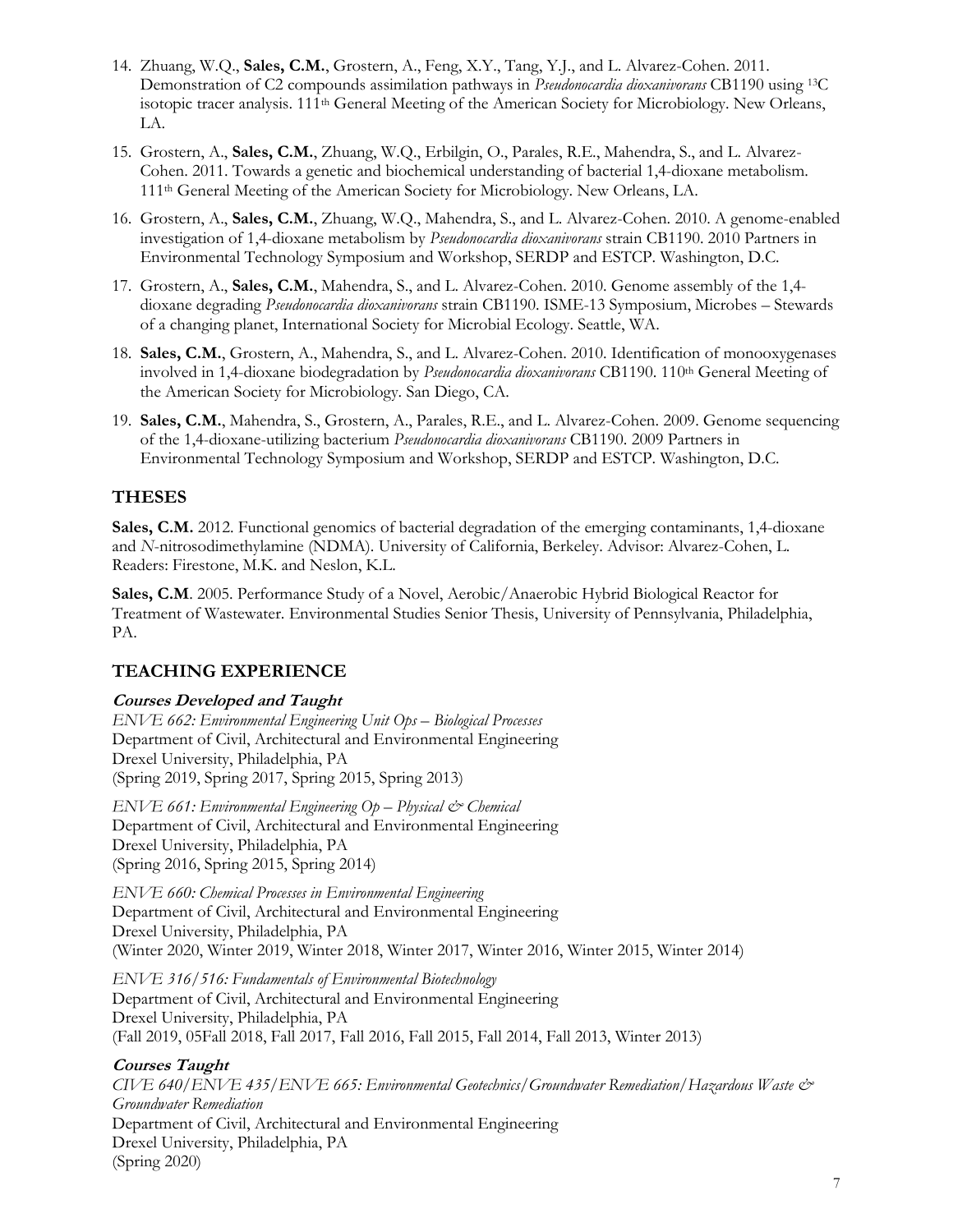*ENVE 300: Introduction to Environmental Engineering* Department of Civil, Architectural and Environmental Engineering Drexel University, Philadelphia, PA (Spring 2018, Spring 2019)

*ENVE 486: Environmental Engineering Process Lab I* Department of Civil, Architectural and Environmental Engineering Drexel University, Philadelphia, PA (Winter 2017, Winter 2016)

*ENVE 302: Environmental Transport and Kinetics* Department of Civil, Architectural and Environmental Engineering Drexel University, Philadelphia, PA (Summer 2012)

#### **Guest Lectures**

*ENVE 421*: *Wastewater Treatment* Department of Civil, Architectural and Environmental Engineering Drexel University, Philadelphia, PA (Winter 2017, Winter 2016)

*CAEE 202: Introduction to Civil, Architectural & Environmental Engineering* Department of Civil, Architectural and Environmental Engineering Drexel University, Philadelphia, PA (Spring 2018, Fall 2017, Spring 2017, Fall 2016)

*CAEE 201: Introduction to Infrastructure Engineering* Department of Civil, Architectural and Environmental Engineering Drexel University, Philadelphia, PA (Spring 2016, Fall 2015, Spring 2015, Fall 2014, Spring 2014, Fall 2013)

*CAEE 210: Measurements in CAEE Engineering* Department of Civil, Architectural and Environmental Engineering Drexel University, Philadelphia, PA (Summer 2015, Winter 2015, Summer 2014)

# **FUNDED PROJECTS**

- 1. NSF I/UCRC (C-PEAB) Special Project: "Antiviral effect of plasma-generated reactive oxygen and nitrogen species for disinfection of personal protective equipment after COVID-19 use." PI: **C.M. Sales**, Co-PIs: M. Waring, A. Fridman, A. Rabinovich (Drexel University). \$200,000 award. May 2020 – May 2022.
- 2. Pennsylvania Department of Environmental Protection (PA-DEP) Project: "Review of human health effects of PFAS in support of MCL development." PI: R. Hamilton. Co-PIs: **C.M. Sales**, M. Kurz, C.N. Haas, R. McKeever, D. Vearrier, Chernak, E. \$213,508 award. December 2019 – December 2020.
- 3. Center for Produce Safety (CPS) Project "Post-Harvest Fresh Produce Wash Water Disinfection by Submerged Cold Plasma Non-Chemical Continuous Treatment System. PI: A. Fridman. Co-PIs: G. Fridman, J. Sekhon, **C.M. Sales**, A, Rabinovich (Drexel University). \$298,122 award. January 2020 – December 2021.
- 4. Environmental Protection Agency (EPA) SBIR Phase II Project "Plasma-Enhancement of Absorbers for Improved Removal of PFOS and PFOA from Water." PI: AA Plasma LLC, Co-PIs: G. Fridman, A. Rabinovich, **C.M. Sales** (Drexel University). \$300,000 award. November 2019 – October 2021.
- 5. Defense Logistics Agency (DLA) Phase II Project: Extending Shelf Life of Strawberries, Spinach, Kale and Lettuce via Non-Equilibrium Short-Pulsed Plasma Activated Water Fog. PI: G. Fridman (AAPlasma), Co-PIs: Co-PIs: J. Sekhon, **C.M. Sales**, A. Rabinovich (Drexel University). \$1,000,000 total award (Drexel Subcontract from AAPlasma: \$192,297). September 2019 – September 2021.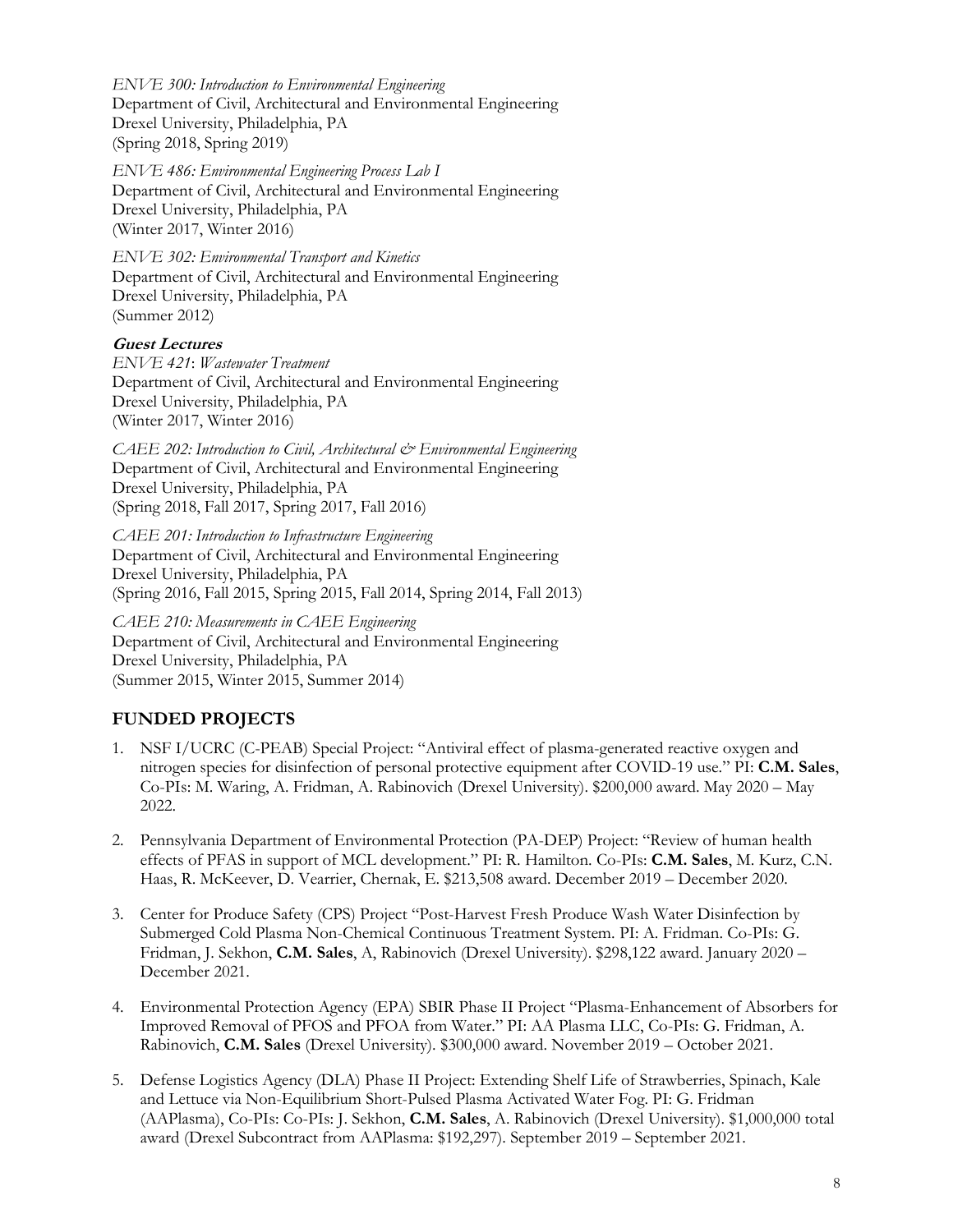- 6. Strategic Environmental Research and Development Program (SERDP) Project ER19-C1-1032 "Uptake and bioaccumulation/biomagnification of subsurface-derived PFASs by lotic, warm water food webs." PI: M. Kurz (Drexel University). Co-Performers: **C.M. Sales** (Drexel University); E.R. McKenzie and R. Suri (Temple University); D. Spooner (Lockhaven University); C. Blakeslee (USGS); M. Gray (Lincoln University). \$1,340,000 award. May 2019 – January 2020.
- 7. Environmental Protection Agency (EPA) SBIR Phase I Project "Plasma-Enhancement of Absorbers for Improved Removal of PFOS and PFOA from Water." PI: AA Plasma LLC, Co-PIs: G. Fridman, A. Rabinovich, **C.M. Sales** (Drexel University). \$100,000 award. September 2018 – March 2019.
- 8. Javits Center research project, "Javits Center Green Roof Air and Water Quality Monitoring Projects." PI: F. Montalto, Co-PIs: C. Haas, P. DeCarlo, **C.M. Sales** (Drexel University) and J. Cataldo (Cooper Union). \$250,000 contract. Sept 2018 – August 2020.
- 9. National Science Foundation (NSF) Project 1805127 "Collaborative Research: WERF: Determining the role of organic matter quality on PFAS leaching from sewage sludge and biosolids." PI: **C.M. Sales** (Drexel University). Lead Institution PI: E.R. McKenzie (Temple University). \$89,957 award. August 2018 – July 2021.
- 10. Strategic Environmental Research and Development Program (SERDP) Project ER18-L1-1570 "Application of non-thermal plasma technology for the removal of poly- and perfluorinated substances from investigation-derived wastes." PI: **C.M. Sales** (Drexel University). Co-Performers: A. Fridman and A. Rabinovich (Drexel University), E.R. McKenzie (Temple University). \$199,667 award. April 2018 – May 2019.
- 11. Drexel University 2017 Scholarly Material and Research Equipment Award, for purchase of a "Real-time PCR system." PI: **C.M. Sales**. \$18,987 award. May 2017. (Drexel Internal)
- 12. Philadelphia Water Department research project: "Green Infrastructure Living Laboratory (GILL)" PI: F. Montalto, Co-PIs: Y. Kim, M. Olson, **C.M. Sales**. \$1,000,000 contract. April 2016 – March 2020.
- 13. Drexel University College of Medicine Clinical & Translational Research Institute Genomics Core Facility (CTRI-GCF) Seed Funding Award, "PacBio Amplicon Sequencing for Microbial Source Tracking in the Delaware River Watershed." PI: **C.M. Sales**. \$10,000 award. June 2016 – May 2017. (Drexel Internal)
- 14. William Penn Foundation, Delaware Watershed Consortium Grant, "Development and Use of Molecular Tools for Microbial Source Tracking and Water Quality Characterization." PI: **C.M. Sales**. 2016. Two year. \$60,000 award. June 2016 – July 2018.
- 15. A.J. Drexel Institute for Energy and the Environment (IExE) Seed Grant, "Novel Photochemical and Biological Processes for Decontamination of Flowback Water from Hydraulic Fracturing of the Marcellus Shale." Co-Investigators: R.V. Tikekar and **C.M. Sales**. \$50,000 award. June 2014 – October 2015. (Drexel Internal).

# **STUDENT ADVISING AND MENTORING**

| <b>Ph.D. Students</b><br>Kaitlyn Sniffen, Ph.D.                                                                                                        | 2017      |
|--------------------------------------------------------------------------------------------------------------------------------------------------------|-----------|
| Dissertation Title: Use of algae in a landfill leachate treatment system                                                                               |           |
| Jacob Price, Ph.D.<br>Dissertation Title: Linking Complex Kinetics and Molecular Ecology Dynamics within a<br>Photosynthetic Mixed Microbial Community | 2018      |
| Saeed Keshani Langroodi, Ph.D. candidate<br>Application of Metagenomic Binning to Environmental Engineering Biological Processes                       | exp. 2020 |
| Maher Hadaya<br>Microbial Fuel Cells for Environmental Applications                                                                                    | exp. 2021 |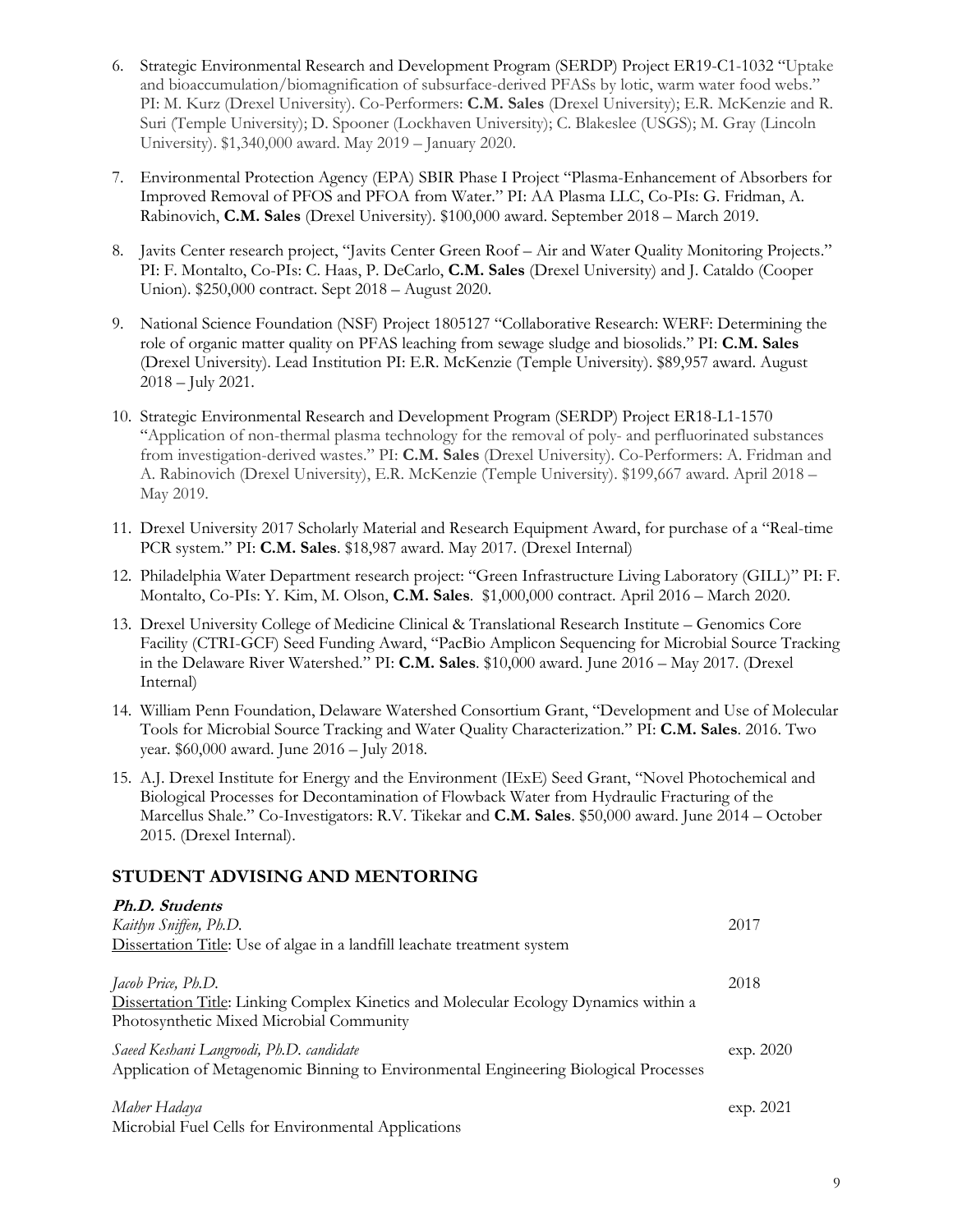| Angela Fasnacht<br>Data Science Applications to Water Quality Systems                                                                                                                                     | exp. 2021 |
|-----------------------------------------------------------------------------------------------------------------------------------------------------------------------------------------------------------|-----------|
| Tyler Bradley<br>Data Science Applications to Water Quality Systems                                                                                                                                       | exp. 2023 |
| Asa Lewis<br>Bioaccumulation & Biotranformations of Poly- and Perfluoroalkyl Substances                                                                                                                   | exp. 2024 |
| <i>Jinjie</i> He<br>Cold plasma technologies for disinfection of bacteria and viruses                                                                                                                     | exp. 2024 |
| M.S. Students<br>Shaila Nayak, M.S. (Food Sciences)<br>Thesis Title: UV induced photolysis of fructose: Generation of reactive oxygen species and<br>their application in photo-degradation of pesticides | 2015      |
| Taylor Rycroft<br>Biodegradation of Fluorotelomer chemicals found in AFFF (Independent Study)                                                                                                             | 2016      |
| Ning Sun<br>Microbial community dynamics during manure composting                                                                                                                                         | 2018      |
| <i>Jinjie</i> He<br>Water quality of Javits Center Greenroof                                                                                                                                              | 2018      |
| <b>Ph.D. Thesis Committees</b><br>Yemin Lan, Ph.D. (Biomed)<br>Dissertation Title: A study of microbial diversity using comparative genomics and<br>comparative metagenomics methods                      | 2015      |
| Kerry Hamilton, Ph.D. (ENVE)<br>Dissertation Title: Quantitative microbial risk assessment for harvested rainwater, green<br>infrastructure, and reclaimed water                                          | 2017      |
| Fadi Althoey, Ph.D. (CAEE)<br>Dissertation Project: Understanding and mitigating damage development in cementitious<br>exposed to sodium chloride                                                         | exp. 2019 |
| <b>Undergraduate Students</b><br>Kaitlyn Brubaker (BS ENVE '14, Drexel University)<br>Undergraduate Research Assistant                                                                                    | 2014      |
| Timothy Bruckner (BS ENVE '14, Drexel University)<br><b>Independent Study</b>                                                                                                                             | 2014      |
| Sean-Erik O'Donnell (BS/MS ENVE '15, Drexel University)<br>Independent Study/Research Assistant                                                                                                           | 2014-2015 |
| Melika Riley (BS ENVE '15, Drexel University)<br>Undergraduate Research Assistant                                                                                                                         | 2015      |
| Breauna Branch (BA Biology '16, Lincoln University)<br>Louis Stokes Alliance for Minority Participation (LSAMP) Research Scholar                                                                          | 2015      |
| Benjamin Yezuita (BS/MS ENVE '16, Drexel University)<br>Independent Study                                                                                                                                 | 2015      |
| Thomas Thompson (BS/MS ENVE '16, Drexel University)<br>Undergraduate Research Co-op                                                                                                                       | 2015      |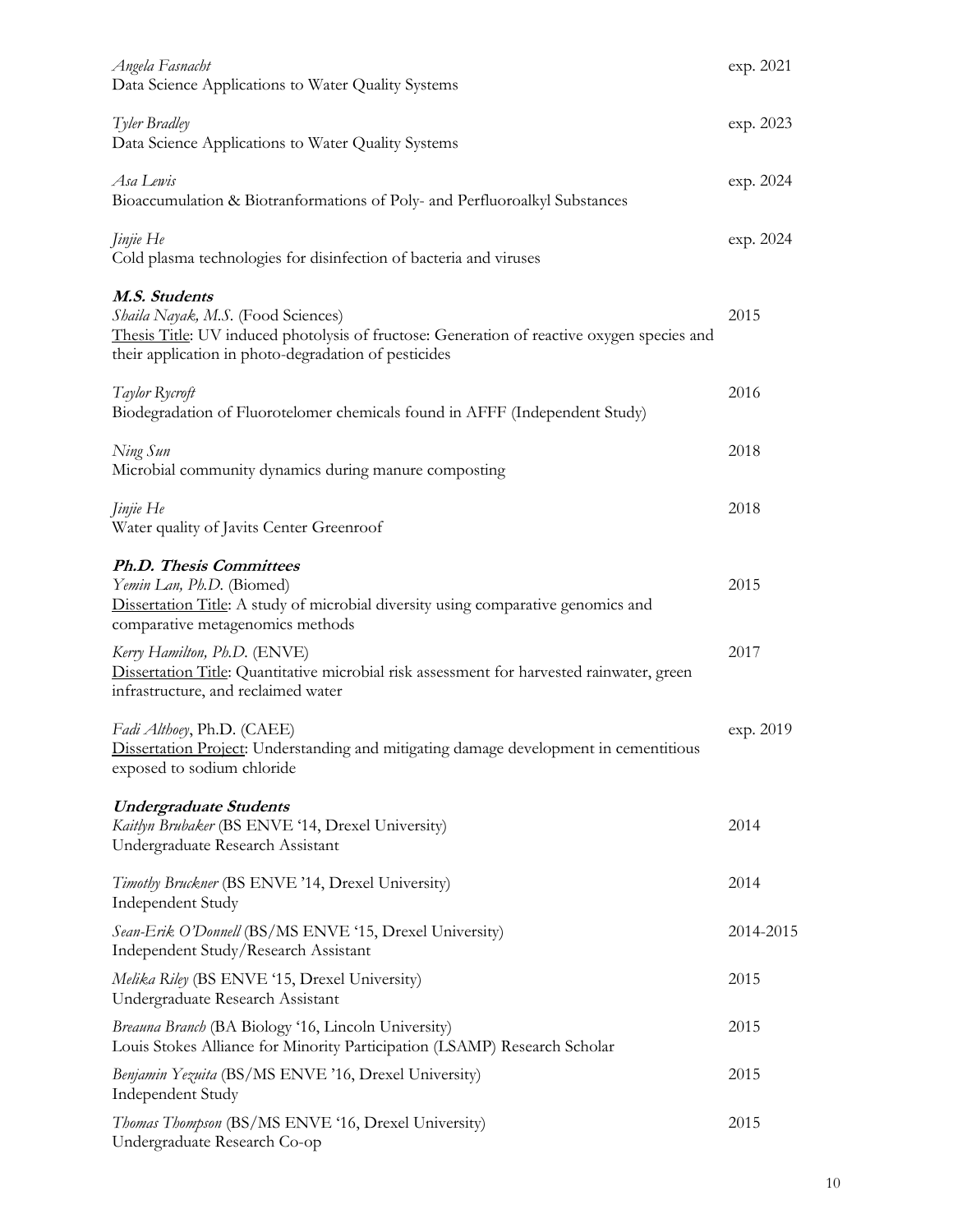| Marina D'Souza (BS ENVE exp. '20, Drexel University)<br>Freshmen Design Project/STAR Scholar '16<br>Undergraduate Research Assistant          | 2016-2020 |
|-----------------------------------------------------------------------------------------------------------------------------------------------|-----------|
| Fatima Hassan (BS ECE exp. '20, Drexel University)<br>Freshmen Design Project                                                                 | 2016      |
| Juan Francisco Hidalgo (BS CIVE and ENVE, Drexel University)<br>Independent Study                                                             | 2016-2017 |
| Kimberly Goins (BS/MS ENVE exp. '19, Drexel University)<br>Undergraduate Research Assistant                                                   | 2016      |
| Madeleine Pelchat (BS CBE exp. '21, Drexel University)<br>Undergraduate Research Assistant                                                    | 2016-2017 |
| Asfahana Asgar (BS CBE '18, Drexel University)<br>Undergraduate Research Assistant                                                            | 2017      |
| Sudipti Attri (BS CBE exp. '21, Drexel University)<br>Undergraduate Research Assistant                                                        | 2016-2018 |
| Michael Sangern (BS/MS ENVE '18, Drexel University)<br>Undergraduate Research Assistant                                                       | 2016-2017 |
| Shannon Belfield (BS ENVE exp. '21, Drexel University)<br>STAR Scholar                                                                        | 2017      |
| Melody Wu (BS ENVE exp. '21, Drexel University)<br>STAR Scholar                                                                               | 2017      |
| Maissoun Ksara<br>Undergraduate Research Co-op                                                                                                | 2017      |
| Laura Council (A.A. '17, CCP, BS CEE exp. '20 Temple University)<br>Louis Stokes Alliance for Minority Participation (LSAMP) Research Scholar | 2017      |
| Kayla Butts (BA Biology exp. '19, Lincoln University)<br>Louis Stokes Alliance for Minority Participation (LSAMP) Research Scholar            | 2018      |
| Mikhi Wright (BS Engineering exp. '21, Lincoln University)<br>Louis Stokes Alliance for Minority Participation (LSAMP) Research Scholar       | 2018      |
| Elrod Owusu-Asumeng (BS/MS ENVE exp. '21, Drexel University)<br>Undergraduate Researcher                                                      | 2018-2020 |
| Shannon Wilbraham (BS ChE exp. 2023, Drexel University)<br>Undergraduate Researcher                                                           | 2019-2020 |
| Junchun Yang (BS MEM exp. 2020, Drexel University)<br>Undergraduate Researcher                                                                | 2019-2020 |
| Cyrus Sobhani (BS ENVE exp. 2020, Drexel University)<br>Undergraduate Researcher                                                              | 2019-2020 |
| <b>High School Students</b><br>Kayin Bankole                                                                                                  | 2014      |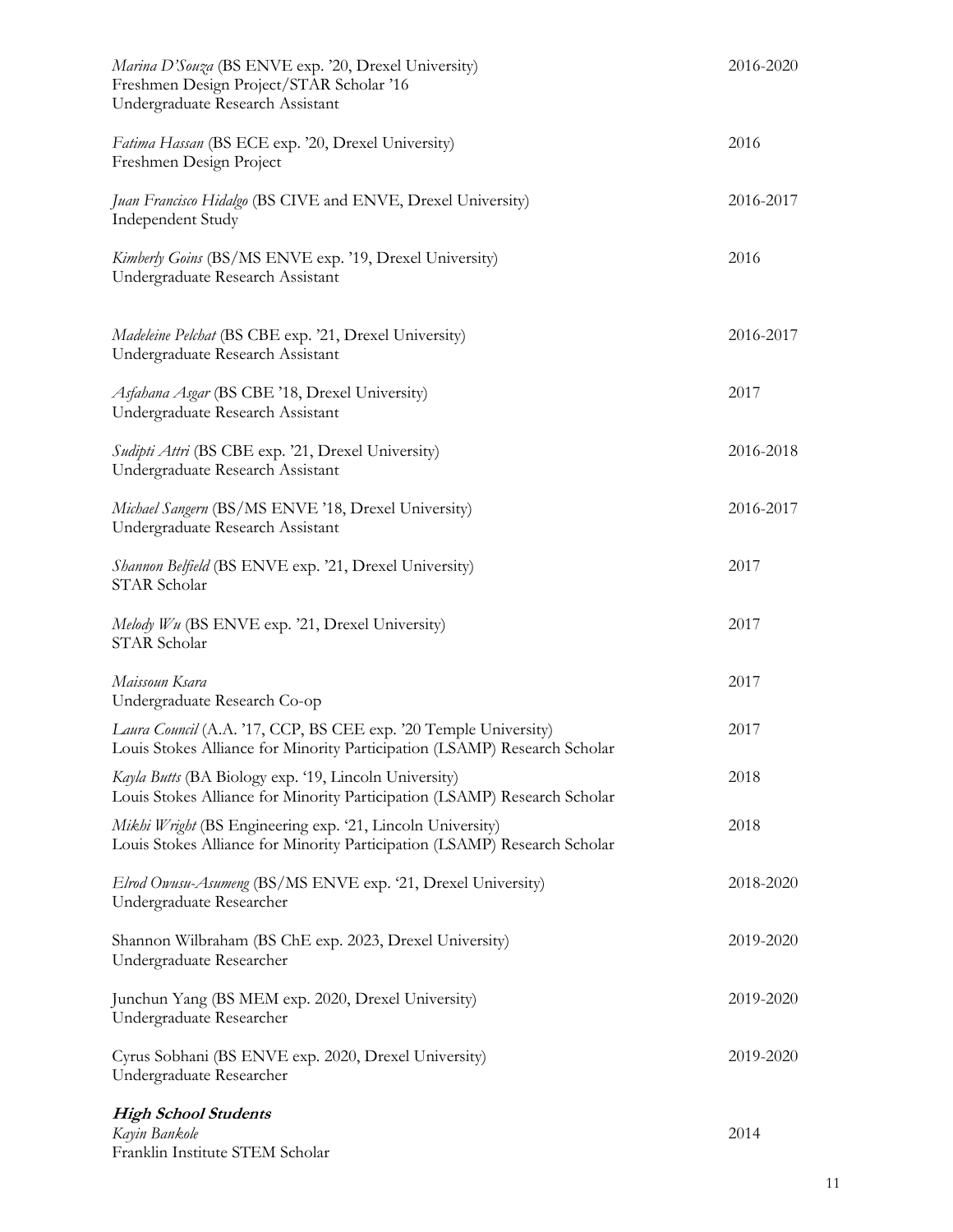| *Now Majoring in Environmental Engineering at Syracuse University                                                                                                   |           |
|---------------------------------------------------------------------------------------------------------------------------------------------------------------------|-----------|
| Semir Ibrahim<br>Franklin Institute STEM Scholar                                                                                                                    | 2015      |
| Hasan Talouli<br>Franklin Institute STEM Scholar<br>**Now Majoring in Computer Science at Drexel University                                                         | 2016      |
| Bafode Keita<br>Franklin Institute STEM Scholar<br>**Now enrolled at Temple University                                                                              | 2016      |
| Briana Johnson                                                                                                                                                      | 2017      |
| Franklin Institute STEM Scholar<br>**Now enrolled at Syracuse University                                                                                            |           |
| Haitham Talouli<br>Franklin Institute STEM Scholar                                                                                                                  | 2018      |
| <b>Senior Design Groups Advised</b><br>Remediation of Baghurst Drive, Harleysville, PA<br>(Students: Melika Riley, Nicole Stilwell, Maria Tortorelli, Amy Wetherby) | 2014-2015 |
| The Dirt Factory (EPICS)<br>(Students: Achira Amur, Rebecca Barnes, Frank Kivuyo, Yujie Su, Bai Xue)                                                                | 2014-2015 |
| <b>Biogas Production in Anaerobic Digestion</b><br>(Students: James Cirelli, Leonard Lui, Sean O'Donnell, Alex Newhart)                                             | 2014-2015 |
| Friends of the Cresheim Trail (EPICS)<br>(Students: Dylan Myers, Merissa Gray, Beatrice Mwonga)                                                                     | 2015-2016 |
| Remediation of PFOS and PFOA in Subsurface of NAS JRB Willow Grove<br>(Students: Azeem Merchant, Samantha Schneider, Benjamin Yezuita)                              | 2015-2016 |
| Low Impact Dredging Method (MEM)<br>(Students: Edmont Caffarra, David Gockley, Tuyen Christina Hoang, Andrew Johnson, Joy<br>Yingling)                              | 2015-2016 |
| Lightweight Green Roof<br>(Students: Maxime Damis, Dom Nguyen, Emma Ostrowski, Krystal Stankunas, Alan<br>Waldron)                                                  | 2016-2017 |
| One Water Management<br>(Students: Brian Cruice, Christian Gomez, Sitong Chen, Xu Zhihao)                                                                           | 2017-2018 |
| <b>Evaluation of PFAS Destructive Methods</b><br>(Students: Keving Leong, Wei Li, Nicholas Enzien, Wei Li, Chongshi Wang)                                           | 2019-2020 |
| Freshman Design Groups Advised<br>Design a reactor to test how algae purifies wastewater<br>(Students: Marina D'Souza, Fatima Hasan)                                | 2016      |
| Algal Collection and Extraction<br>(Students: Sudipti Attri, Brahmleen Chaggar, Cheyenne Dwyer, Zachary Hoffman)                                                    | 2017      |
| <b>Student Awards and Fellowships</b><br>Graduate Assistance in Areas of National Need (GANN) Grand Challenges Fellowship<br>Jacob Price                            | 2015      |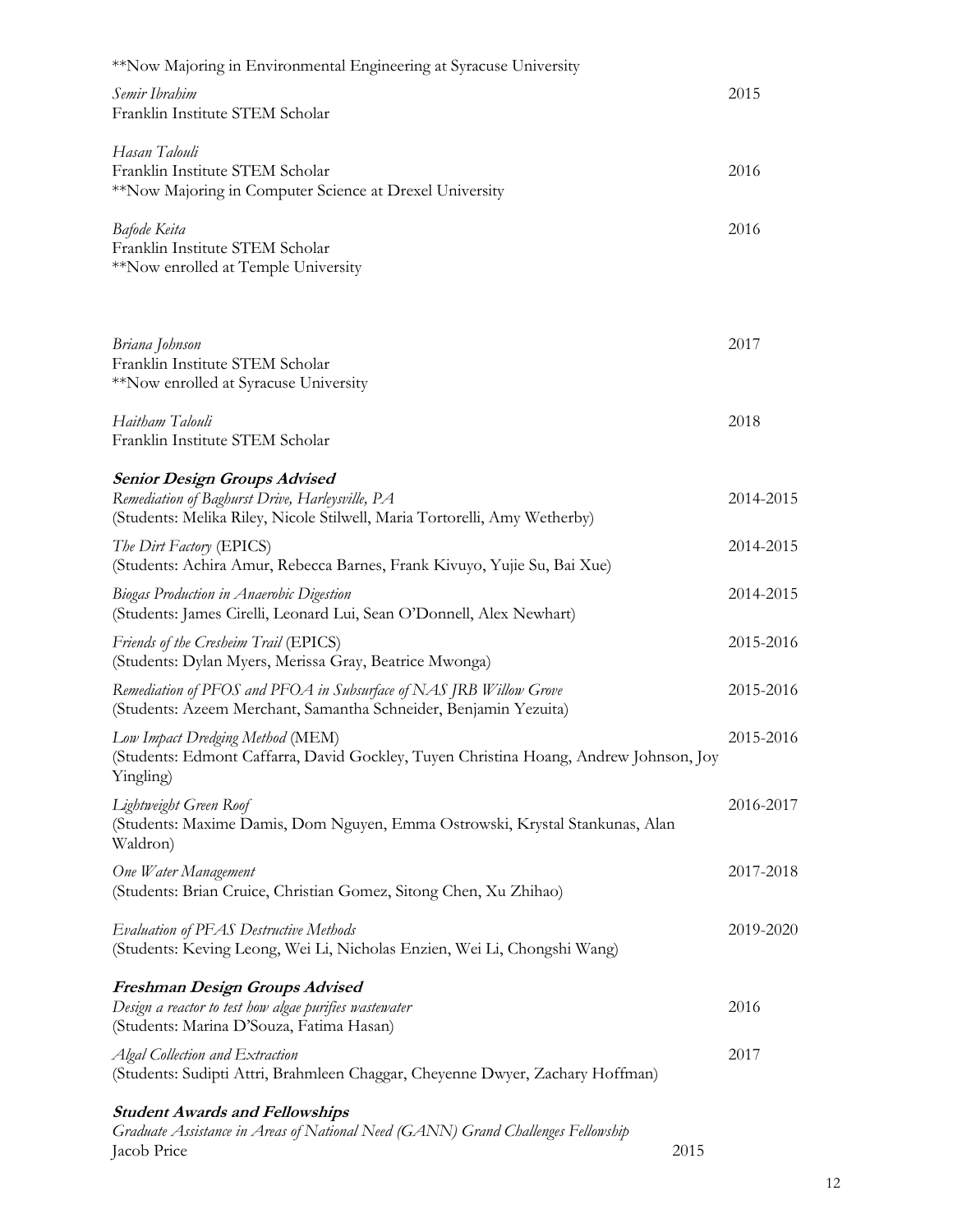| Kaitlyn Sniffen<br>Maher Hadaya                                                                                 | 2015-2017<br>2018-present |
|-----------------------------------------------------------------------------------------------------------------|---------------------------|
| Claudio Elia Memorial Fellowship<br>Jacob Price                                                                 | 2015                      |
| The George Hill, Jr. Endowed Fellowship<br>Kaitlyn Sniffen                                                      | 2015                      |
| Koerner Family Award in Civil, Architectural, and Environmental Engineering<br>Jacob Price<br>Kaitlyn Sniffen   | 2014<br>2015              |
| Professor Wesley O. Pipes Environmental Engineering Student Award<br>Kaitlyn Sniffen<br>Saeed Keshani Langroodi | 2014<br>2018              |

#### **UNIVERSITY SERVICE**

| <b>Faculty Senate Nominations Committee</b><br>(COE Representative)                | 2017-present    |
|------------------------------------------------------------------------------------|-----------------|
| Drexel Libraries Advisory Group<br>(COE Representative)                            | $2017$ -present |
| Filipino Intercultural Society of Drexel University (FISDU)<br>(Faculty Advisor)   | 2017-present    |
| Drexel Liberty Scholars Program<br>(Mentor)                                        | 2017-present    |
| Drexel Navigator Program<br>(Navigator)                                            | 2015-present    |
| Drexel University Libraries Faculty Fellow<br>(Fellow)                             | 2018            |
| Drexel University's Udall Scholarship Nominations Committee<br>(Reviewer)          | 2017-2018       |
| Drexel Research Day<br>(Judge)                                                     | 2013-2018       |
| Drexel Open House Days<br>(Faculty Panelist)                                       | 2013-2018       |
| Drexel Smart Initiatives Program (DSIP) Advisory Committee<br>(COE Representative) | 2015-2017       |
| Institutional Advancement STEM/STEAM Advisory Board<br>(Participant)               | 2014-2016       |

#### **PROFESSIONAL ACTIVITIES**

| <i>Memberships</i>                                              |              |
|-----------------------------------------------------------------|--------------|
| American Institute of Chemical Engineers                        | since $2004$ |
| American Society for Microbiology                               | since 2006   |
| American Society of Civil Engineers                             | since $2006$ |
| American Chemical Society                                       | since $2006$ |
| International Society for Microbial Ecology                     | since $2010$ |
| Association of Environmental Engineering Science and Professors | since $2013$ |
| Water Environment Federation                                    | since $2013$ |
| American Society of Engineering Education                       | since $2018$ |